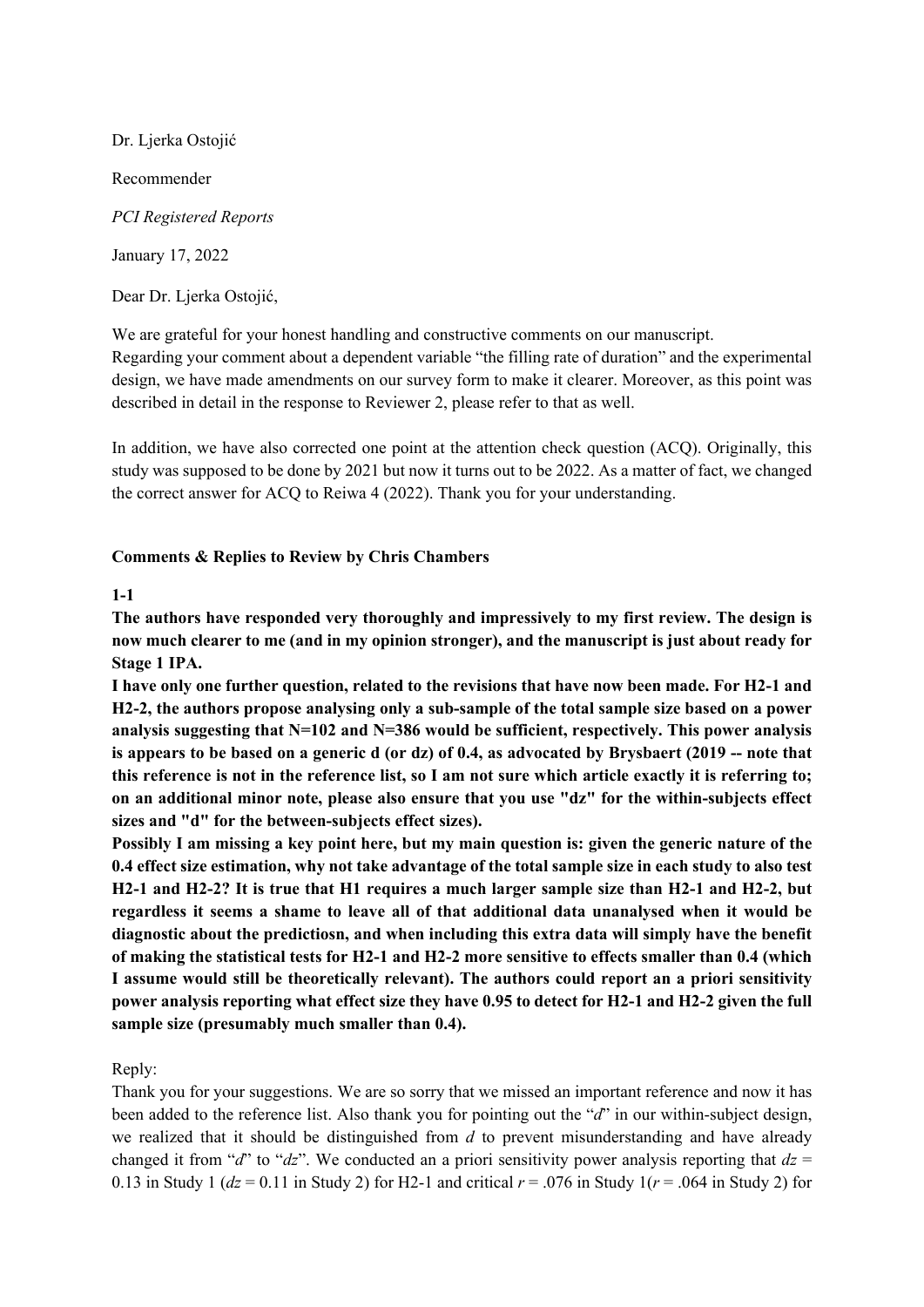H2-2. These results are apparently smaller than 0.4 as we are grateful to accept your suggestion to take advantage of the total sample size in each study.

## **1-2**

**My only other comment is that in the study design table, the content of the columns "Rationale for deciding the sensitivity of the test for confirming or disconfirming the hypothesis" and "Interpretation given different outcomes" should be adjusted slightly to fit requirements. The column "Rationale for deciding the sensitivity of the test for confirming or disconfirming the hypothesis" should provide a justification of the smallest effect size of interest and power level for each hypothesis test, rather than a description of what significant differences would indicate (as currently). The existing content for this column should instead be combined with the existing content in the "Interpretation given different outcomes" column and then included solely within the "Interpretation given different outcomes" column.**

## Reply:

We are grateful to receive your thoughtful suggestions about our design table. We have adjusted the content of these two columns to fit requirements.

## **1-3**

#### **Minor: in the third column of the study design table there is an inconsistency in line spacing.**

#### Reply:

Thank you for your detailed check and we have modified the line spacing to be consistent with other columns.

#### **Comments & Replies to Review by Anonymous Reviewer**

**The study seems well designed to test the intriguing and plausible alternative hypothesis raised by the authors. The hypotheses and methods - ostensibly the most important aspects of a registered report - are very clear and reasonable. I only have a few queries and comments (point 3 being the most important):**

#### Reply:

Thank you for your kind and detailed comments. We have responded to each of your comments as follows.

# **1. The authors identify previous attempts to explain the TDE from perspectives other than spatial movement (Gan et al., 2017; Mrkva et al., 2018; McCormack et al., 2019), but don't describe these alternative explanations in any detail. It would be helpful to further clarify these explanations in order to illuminate the novel contribution of the authors' own hypothesis.**

#### Reply:

Thank you for pointing this out. We have described in more detail the hypotheses/interpretations raised in previous studies to make the contributions of the present study more clearly known to readers.

## **2. The authors write that the past comprises both "predetermined and sudden events", but it would seem that "expected and unexpected events" would be more appropriate in this context.**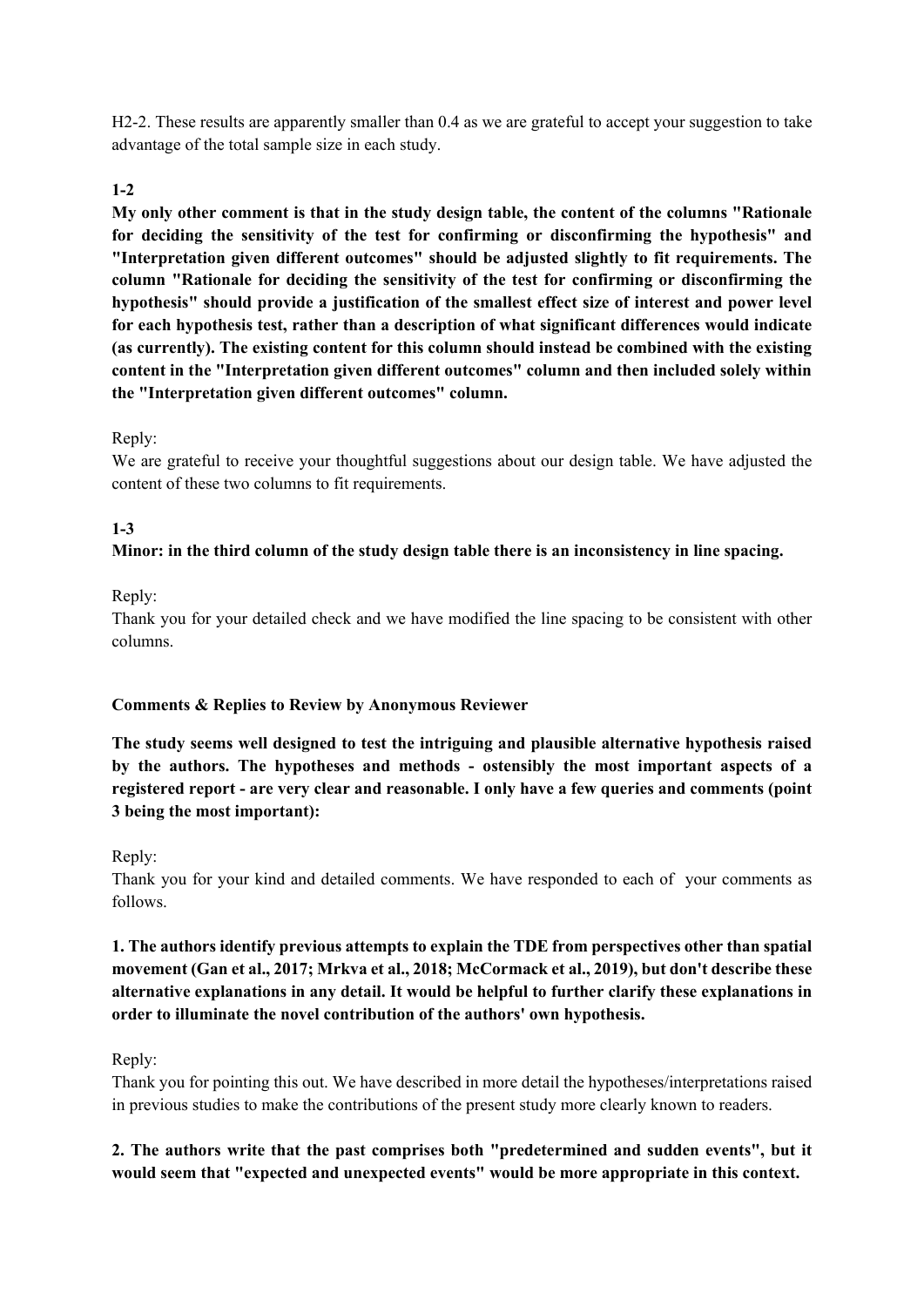Reply:

Thank you for confirming not only the content, but also the expression. As non-native English speakers, we appreciate it very much. We corrected it as you suggested.

**3**. **The authors claim that, unlike in previous studies, they will focus on the length of intervening events as well as the absolute number of events. Yet, their Likert scales don't seem to capture event length in any precise manner. How is this factor being incorporated into the current study, and how does this differ from previous studies?**

Reply:

Thank you for pointing it out and in order to make a clearer explanation for our assumption, we introduced figures to make it easier for participants' understanding as follows. Please also refer to Supplementary Information for the full instruction.



**4. It is unclear why the authors would limit their analyses to a small fraction of the sample when testing some of their hypotheses. Why not include the full sample to get a better estimate of the true effect? Perhaps there is a good reason for such a statistical practice, but if so the authors should clarify it.**

Reply:

Thank you for your suggestion. Regarding your suggestion, we have changed our plan to analyze the full sample. We will then conduct sensitivity analysis and report the results.

**5. The sample will include residents of Japan, whereas the Caruso et al. (2013) studies seems to have included American undergraduates and M-Turk participants. Are there any potential cross-**